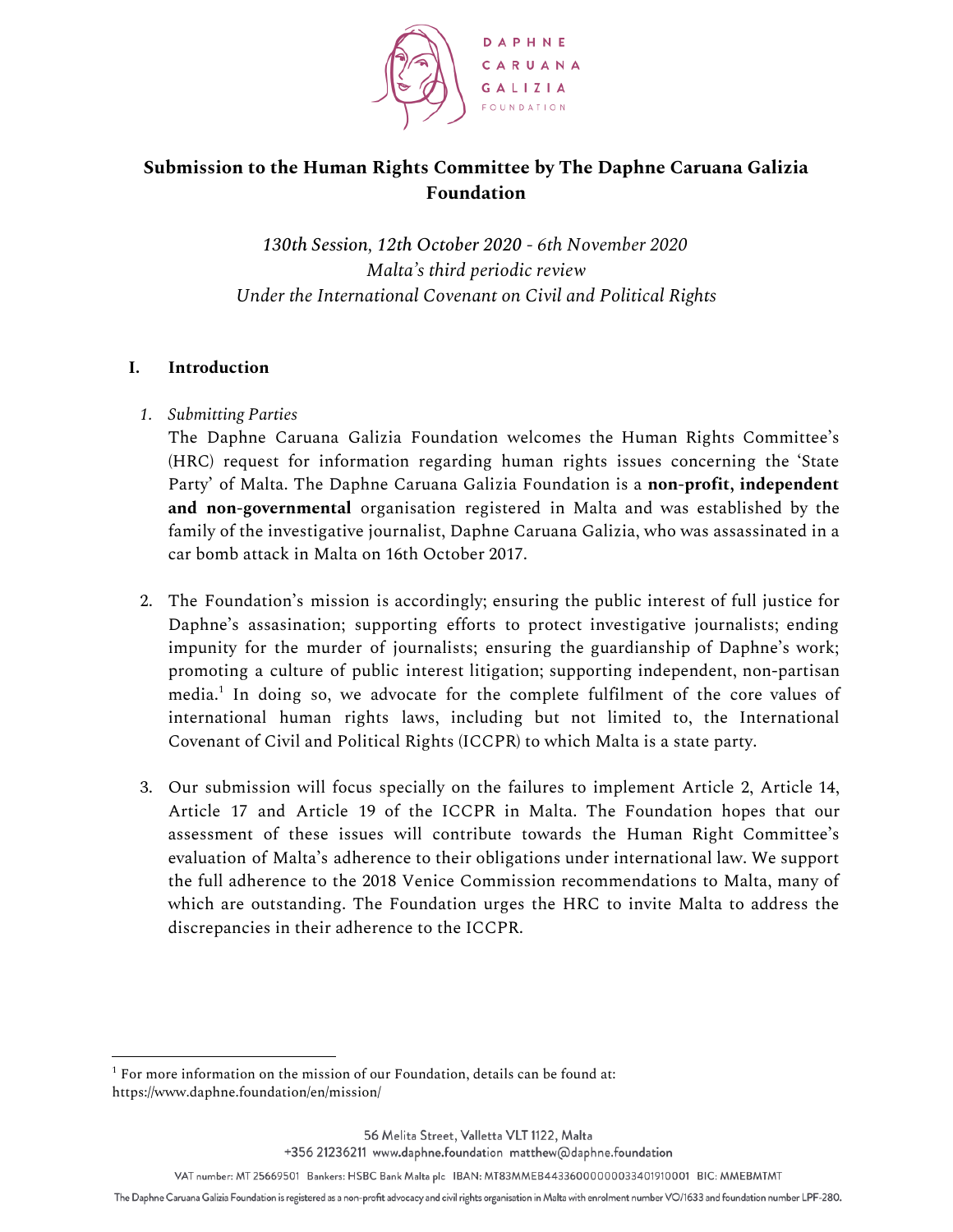

## **II. Failure to establish a National Human Rights Institution - Article 2**

- 4. There has been a failure to establish a National Human Rights Institution (NHRI) in accordance with the Paris Principles - this follows the second periodic review of Malta (CCPR), where the Human Rights Committee noted their concern in their Concluding Observations of the lack of such a body. $2$  This matter was addressed again during the 40th Session of the UPR on Malta in 2019, and to date domestic conversations have yet to materialise into action, despite ongoing promises. $^{\rm 3}$
- 5. Another major concern of the UN's Concluding Observations in 2015, was that despite the adoption of certain improvements in legislation, Malta has demonstrated a lack of enforcement and implementation of these legislative measures.
- 6. This seems to be a recurring issue for Malta, and one which is the root of the Daphne Caruana Galizia Foundation's current concerns. The Directorate for Human Rights and Integration was established in Malta in 2015 to implement any UPR recommendations $^{\rm 4}$  this, however, has been ineffective and even precedes a significant period of gross state negligence of the Convention. 5
- 7. The Council of Europe recommendation CM/Rec(2016)4[1], of the Committee of Ministers to member States on the protection of journalism and safety of journalists and other media actors was signed by Malta.<sup>6</sup> Despite the recommendation being adopted by the Committee of Ministers on 13 April 2016, at the 1253rd meeting of the Ministers' Deputies, there has not been any implementation on Malta's part. The Foundation calls for the full implementation of a National Human Rights Institution (NHRI) to be implemented within the State party.

<sup>2</sup> Human Rights Committee, Concluding Observations on the second periodic report on Malta, November 2014

<sup>3</sup> Report of the Working Group on the Universal Periodic Review, Fortieth Session, February- March 2019

<sup>4</sup> Report of the Working Group on the Universal Periodic Review, Fortieth Session, February- March 2019

<sup>5</sup> The Directorate for Human Rights and Integration is now, as of 2020, referred to as the Human Rights Directorate (HRD), https://humanrights.gov.mt/en/Pages/About-Us.aspx

<sup>6</sup> https://search.coe.int/cm/Pages/result\_details.aspx?ObjectId=09000016806415d9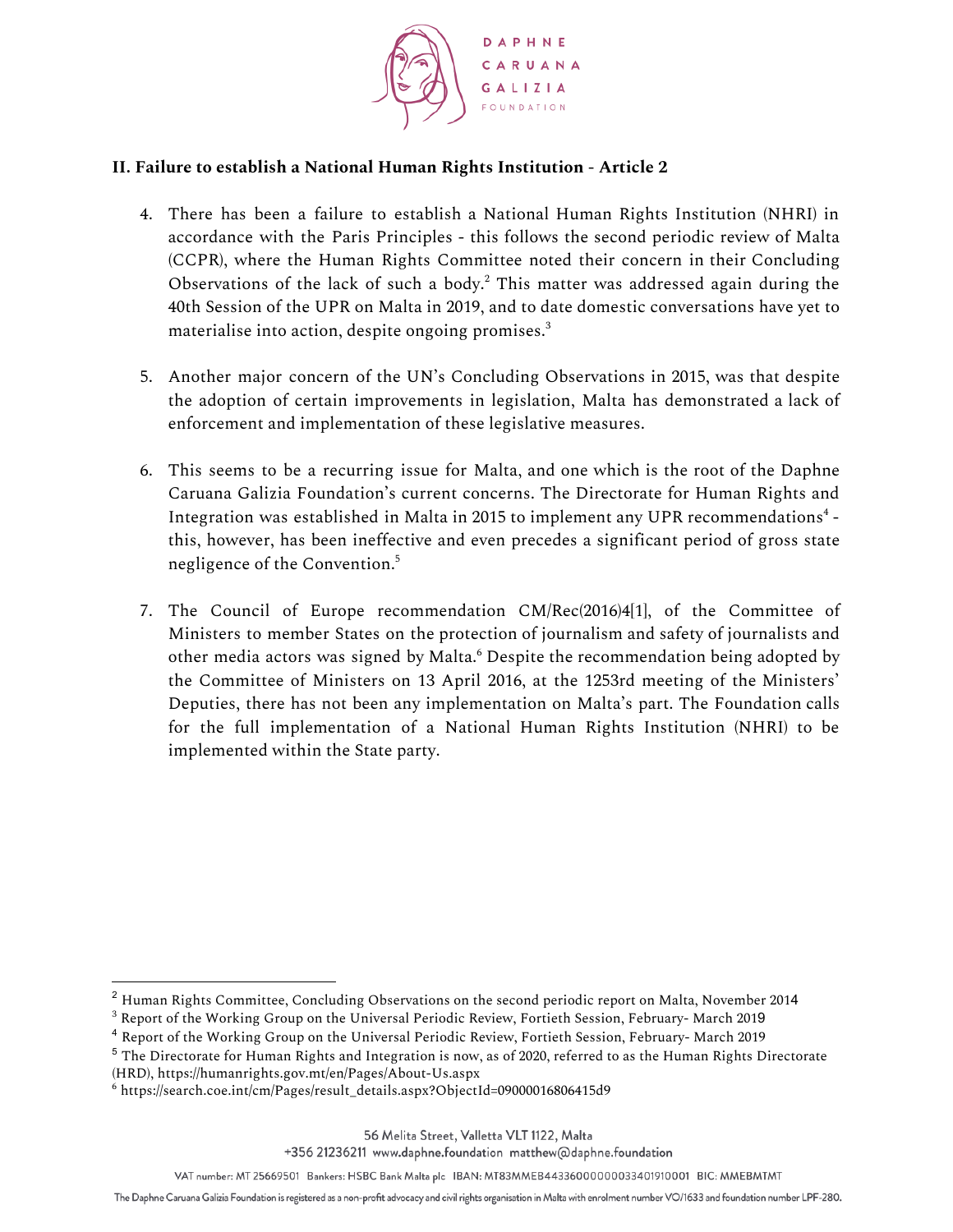

# **III. Issues relating to the Right to a Fair Trial - Article 14**

- 8. The failure to implement the Right to Fair Trial, enshrined in Article 14 of the ICCPR, remains a concern of the Foundation. Public outcry for justice - particularly in the wake of the assassination of Daphne Caruana Galizia - alongside recommendations by international institutions, notably the Venice Commission, has resulted in certain reforms proposed as bills tabled in parliament. $^7$  Although these reforms can be viewed as progress, the road towards a strong and well-functioning justice system is still long. The weakness of the Maltese judicial system is clearly exposed by the lack of judicial independence and the length of proceedings. The preservation of a functioning justice system is essential to the promotion of the rule of law.
- 9. One of the positive reforms undertaken is the elimination of conditions that withheld legal representation to detainees - a reform that is welcomed by the Foundation. The thirty-first session of the Human Rights Council, held in 2018, highlighted that whilst a person arrested could have access to a lawyer immediately after their arrest, this right was not guaranteed during a police interrogation. $^{\rm 8}$  This has since changed, and the right to access legal representation can be exercised even during a police interrogation.

#### Judicial Independence

- 10. Judicial independence stands as an essential facet of the right to a fair trial. The involvement of government officials in the process of judicial appointments remains a concern for the Foundation. Since 2010, the public perception concerning judicial independence has deteriorated, with a large portion of the population blaming political and governmental interference. This has resulted in the Maltese population questioning the existence of judicial independence more so than other EU states. $^{\circ}$
- 11. The process of judicial appointments remains a matter of concern to the Foundation in the implementation of the right to a fair trial. Members of the Judiciary are appointed by the President, acting on advice from the Prime Minister. In 2016, a Judicial Appointment Commission (JAC) was established with the task of vetting candidates for judicial appointments and then recommending the suitable applicants to the Prime Minister. Notably, vacancies are not published, instead lawyers express their interest at any time

+356 21236211 www.daphne.foundation matthew@daphne.foundation

VAT number: MT 25669501 Bankers: HSBC Bank Malta plc IBAN: MT83MMEB44336000000033401910001 BIC: MMEBMTMT

<sup>7</sup> https://www.gov.mt/en/Government/DOI/Press%20Releases/Pages/2020/July/22/pr201392en.aspx

<sup>8</sup> Report of the Working Group on the Universal Periodic Review, Thirty-First Session, November 2018

<sup>9</sup> The European Commission, The 2020 EU Justice Scoreboard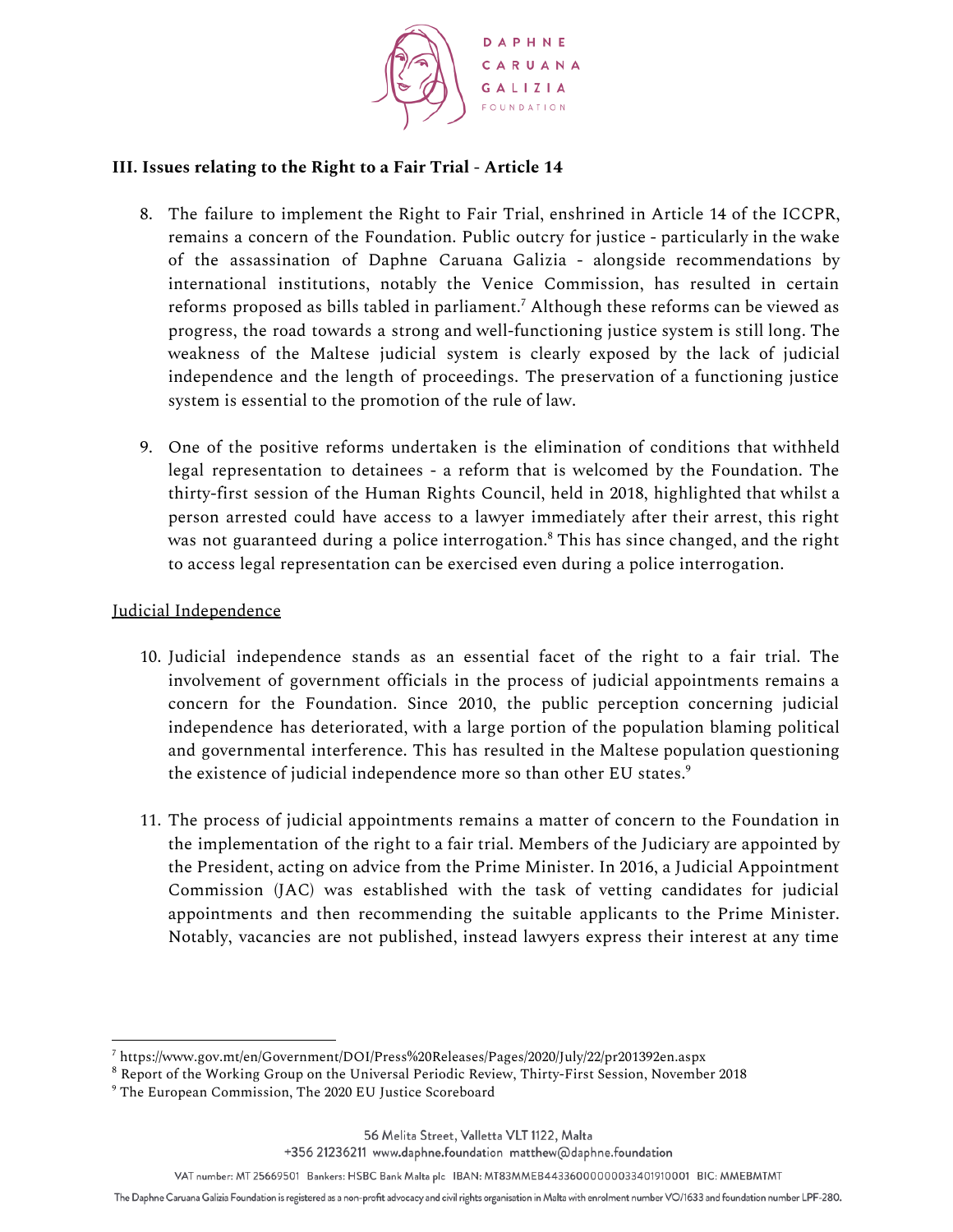

and then, after the vetting process, the JAC includes the suitable candidates in a registry. The Prime Minister, consequently, can choose any candidate from the registry. $^{10}$ 

- 12. Prior to the limited implementation of the recommendations of the Venice Commission,  $11$  the JAC was a politicised institution in terms of its membership that encompassed the Chief Justice and the Attorney General (both appointed at the discretion of the Prime Minister), the Auditor General and the Ombudsman (both appointed by a two-thirds majority in Parliament) and the President of the Chamber of Advocates. $^{12}$  In July 2020, the composition of the JAC was changed to conform with the "European Standards" set forth in the Commission. $^{13}$  The situation, however, is far from the one recommended.
- 13. Even since the Venice Commission, the composition of the JAC still does not ensure judicial independence and any new appointees remain in the minority. $^{14}$  The power to appoint judges and magistrates ultimately resides with the Prime Minister, with the former Prime Minister's appointments being deemed as 'controversial' by the Special Rapporteur. With the Commission only having the power to vet and shortlist candidates, the Prime Minister still retains the power to reject shortlisted candidates at his own discretion.
- 14. The Venice Commission also offered recommendations to enact transparency within the impeachment processes. However, the process of removing a judge is rarely successful as it still relies on the involvement of parliament.<sup>15</sup> The impeachment procedure entails a removal decision of the President acting on the request of a two-thirds parliamentary majority. The decision to enact impeachment can be based only on grounds of impossibility to perform judiciary functions and proved misbehaviour. Therefore, the 'controversial' appointees will almost certainly remain sitting judges without anyone being able to question their appointment due to the difficulty in the success of the impeachment process.

 $10$  P. Omtzigt, Daphne Caruana Galizia's assassination and the Rule of Law in Malta and Beyond: ensuring that the whole truth emerges, 2019

<sup>11</sup> https://www.gov.mt/en/Government/DOI/Press%20Releases/Pages/2020/July/22/pr201392en.aspx

 $12$  P. Omtzigt, Daphne Caruana Galizia's assassination and the Rule of Law in Malta and Beyond: ensuring that the whole truth emerges, 2019

<sup>&</sup>lt;sup>13</sup> Venice Commission Opinion on the Constitutional Arrangements and Separation of Powers and the Independence of the judiciary and Law Enforcement

<sup>&</sup>lt;sup>14</sup> Over the last seven years, the former Prime Minister, Joseph Muscat, has appointed 64% of the currently sitting judiciary, many of whom are closely connected to the ruling party.

https://manueldelia.com/2020/04/reforms-to-retain-prime-ministers-power-to-block-deserving-candidates-for-the-jud iciary/

<sup>&</sup>lt;sup>15</sup>Venice Commission Opinion on the Constitutional Arrangements and Separation of Powers and the Independence of the judiciary and Law Enforcement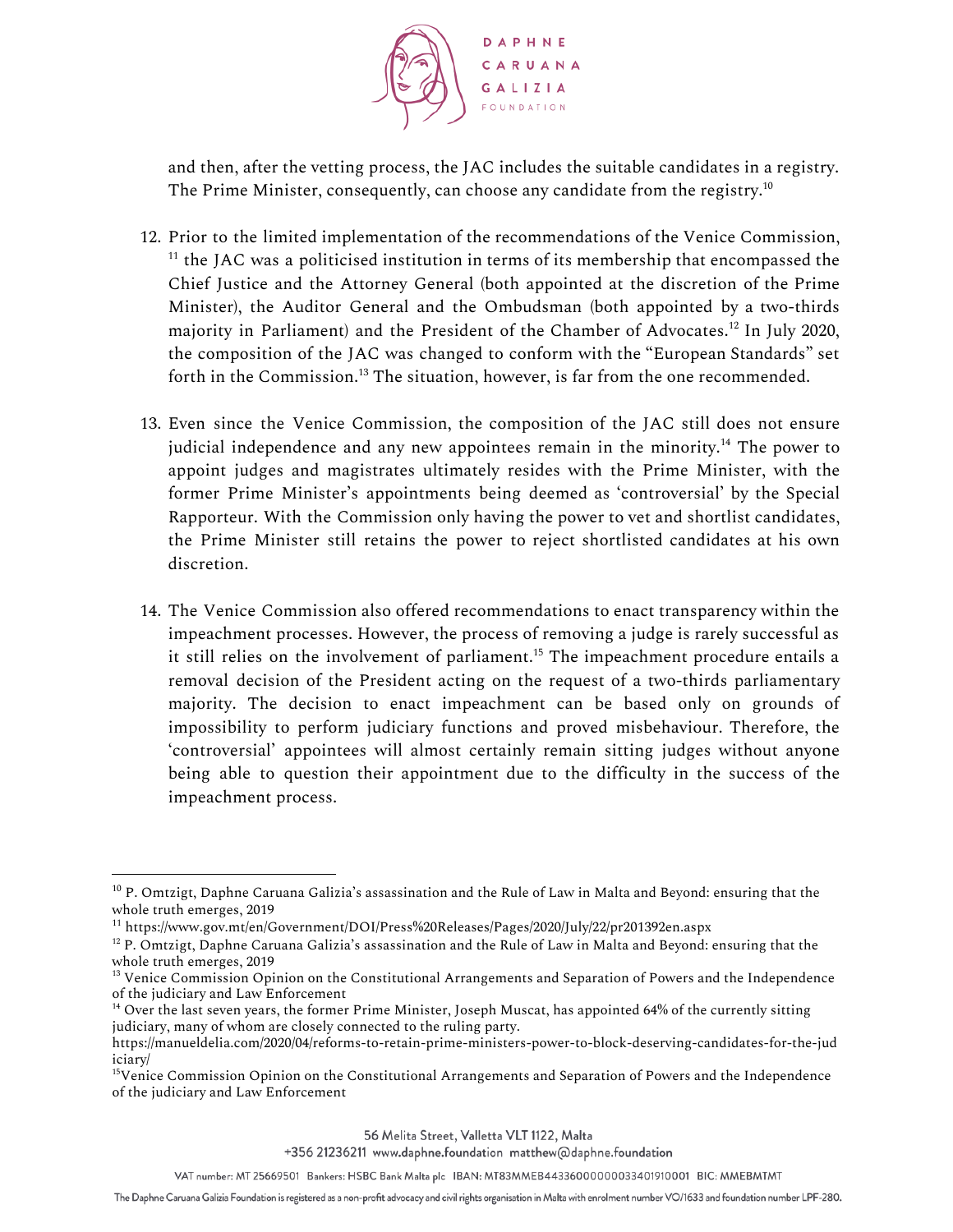

15. The Foundation believes that the reforms that have so far been implemented are insufficient to ensure judicial independence and, therefore, to fulfil the Right to a Fair Trial.

## Length of Judicial Proceedings

- 16. The length of judicial proceedings in Malta also stands as a hindrance to the full enjoyment of the right to a fair trial. Within the European Union, the length of the Maltese proceedings among the longest of all party states.<sup>16</sup> For instance, proceedings in the administrative courts require an average of 1,120 days to be completed. $^{17}$
- 17. It was recently reported in the *Times of Malta,* in an interview with former Chief Justice and judge on the European Court of Human Rights, Vincent De Gaetano, that the European median for number of days in a civil appeal case is 122 days, whereas in Malta it is 783 days.<sup>18</sup> The rate is worse in regards to criminal appeals, where the European median is 77 days, this goes up to 1,025 days in Malta. 19
- 18. Regarding cases specifically dealing with money laundering, cases take longer to be dealt with in Malta than any other EU state, averaging 1400 days in 2017. Notably, for Malta, the aforementioned average of 1400 days jumped from an average of 600 in 2016 - this is a significant increase coinciding with the exposure of money laundering allegations in Malta in 2017.
- 19. Delayed proceedings can contribute to a culture of impunity, an issue facing the state party and a matter of concern to the Foundation. Impunity is often cited by media freedom organisations, such as *Article 19* and *Reports without Borders,* as one the most prominent threats facing journalists. $^{20}$  Ensuring that judicial proceedings are conducted within a 'reasonable' time-frame is also specified under Article 6 of the European Convention on Human Rights, to which Malta is a signatory to.

<sup>&</sup>lt;sup>16</sup>The European Commission, The 2020 EU Justice Scoreboard

<sup>&</sup>lt;sup>17</sup>The European Commission, The 2020 EU Justice Scoreboard

<sup>&</sup>lt;sup>18</sup> The European Commission, The 2020 EU Justice Scoreboard

<sup>19</sup> https://timesofmalta.com/articles/view/dedicated-judiciary-hampered-by-system-inefficiency-former-chief.813597 <sup>20</sup>https://www.article19.org/resources/international-organisations-demand-an-end-to-impunity-two-years-after-the-as sassination-of-journalist-daphne-caruana-galizia-in-malta/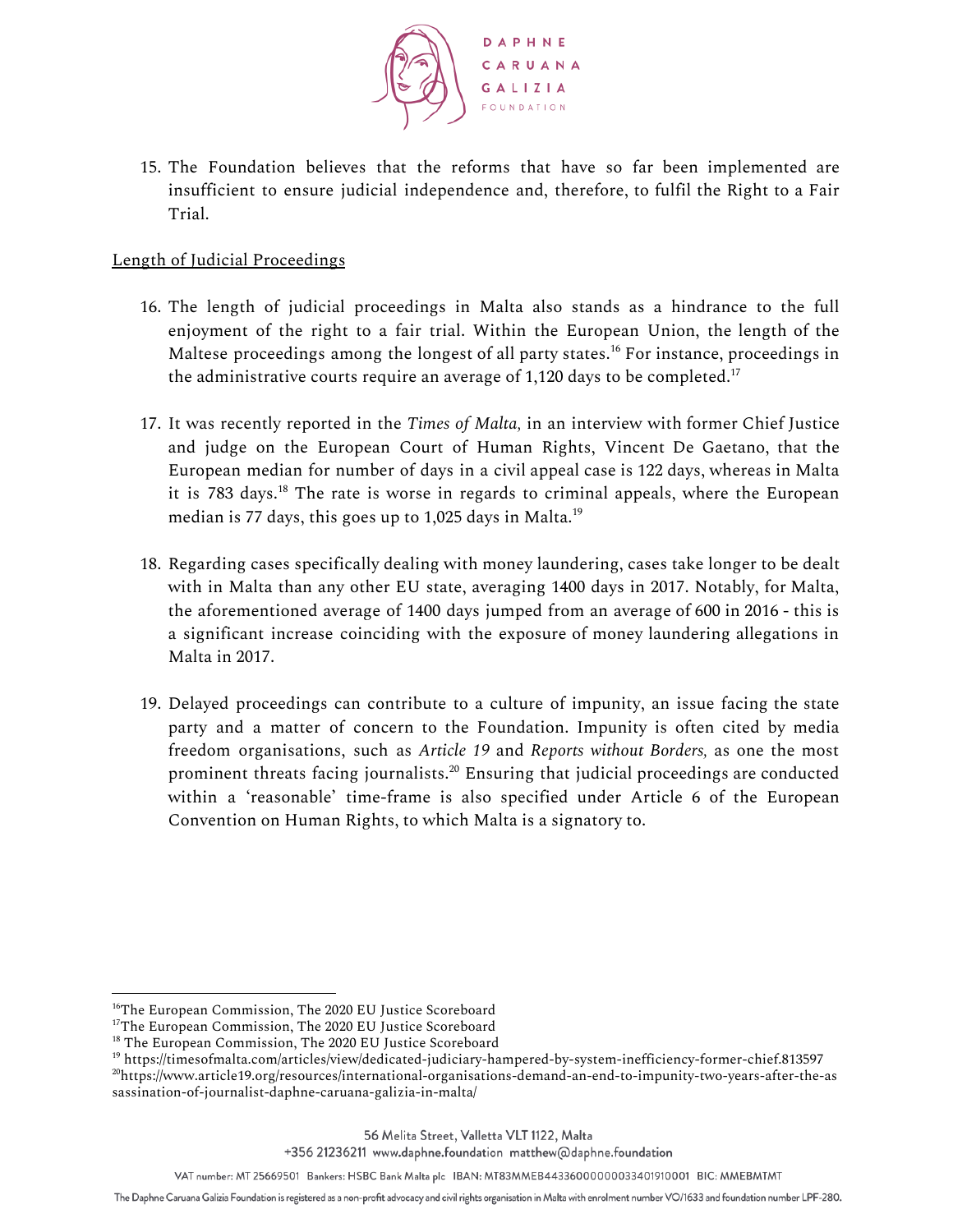

#### **IV. Right to privacy, family life and protection of reputation - Article 17**

- 20. The Maltese government has engaged in hate campaigns towards journalists, opposition MPs and activists in general, directly in violation of Article 17 of the ICCPR, the right to privacy, family life and protection of reputation. This is part of a wider effort to undermine the right to free expression.
- 21. These government driven hate campaigns have been ongoing throughout Ms. Caruana Galizia's career, but have yet to be brought to the attention of the UN as direct violations of the ICCPR or other human rights conventions. The fact that these campaigns are still ongoing is a blatant indicator of the government's continuing stance on journalists who critique the state. The Foundation is concerned by the widespread hate campaigns against critics of the government, and wishes to raise this concern to the international community.
- 22. Caroline Muscat, founder of *The Shift News*, conducted an investigation into these hate campaigns, specifically on the Facebook groups administered by Labour Party officials. The membership of these groups, which included high ranking government officials, engaged in misogynistic, violent and abusive content, some of which was directed at Ms. Muscat. Often these comments also incited direct violence against journalists. These hate campaigns have also been directed at employees of the Foundation in their pursuit for justice. The behavioral perpetuation by governmental officials, compounded by the failure of former Prime Minister Joseph Muscat and current Prime Minister Robert Abela to distance themselves from the Facebook groups, of which they are members, has legitimised this activity.
- 23. Participants of these groups defended their actions by claiming freedom of expression. However, these campaigns resulted in denigration to the targets' reputations and, in some instances, threats to the wellbeing and lives of the ones attacked. The Government has systematically failed to protect people who, in consequence of the aforementioned campaign, have had attempts on their lives.
- 24. The perpetuation of the hate campaign and the systemic failings of the Government have been particularly evident in the case of the journalist Daphne Caruana Galizia. The journalist was subject to various attacks, both physically and to her reputation, prior to her assasination. The harassment intensified after the Labour Party became the ruling party, where they began the campaign of labelling her the 'The Witch of Bidnija'. On two occasions, Ms Caruana Galizia's house was set alight - in 1995 and 2006, with her family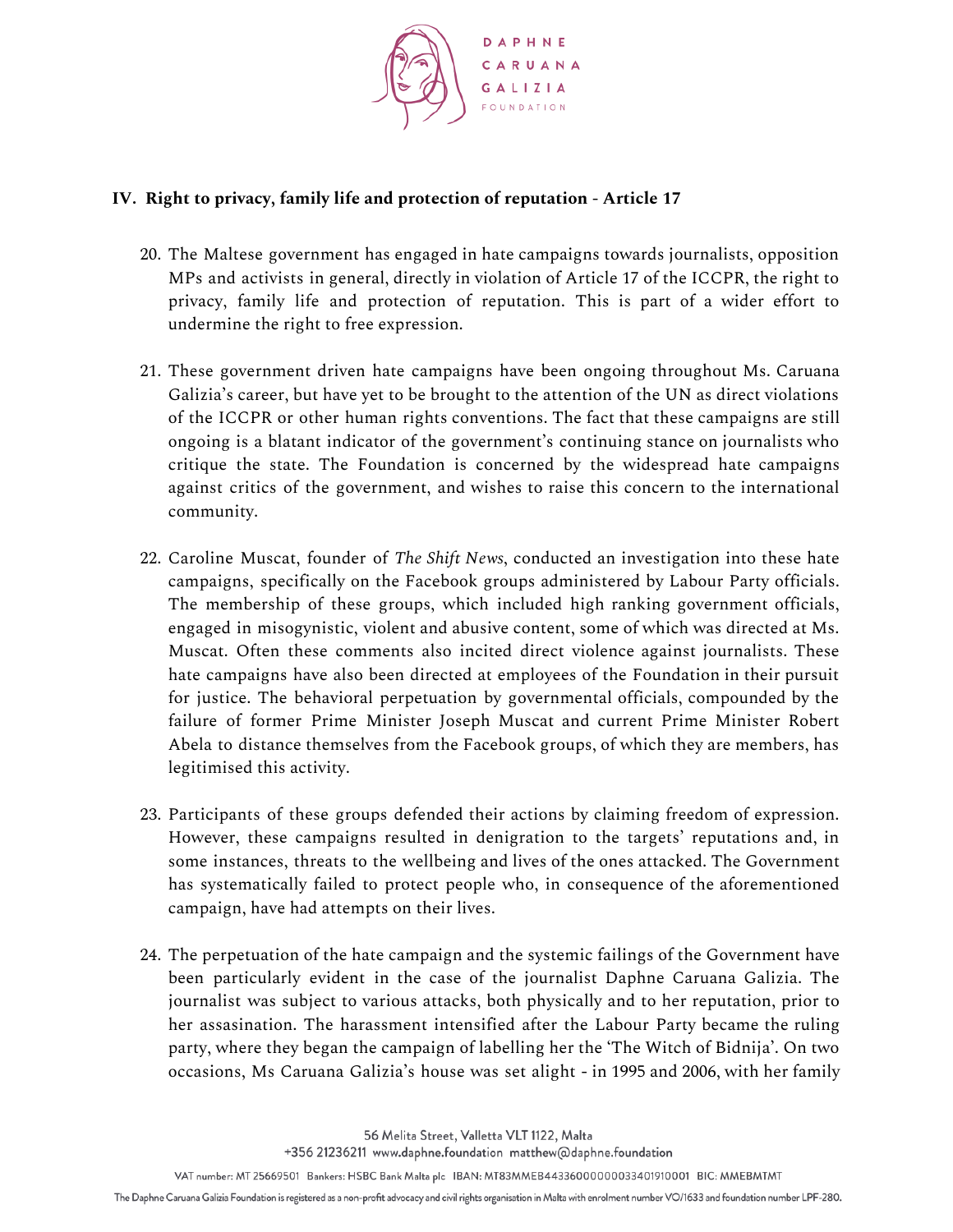

dog being killed on the first occasion. In 2013, Ms Caruana Galizia was followed and insulted by a crowd of people led by a Labour Party mayor, only seeking refuge in a convent until the police arrived.

25. Importantly, the hate campaigns did not stop with Daphne Caruana Galizia's assassination. Instead, they spread to other working independent journalists, such as Caroline Muscat, citizen journalists, the Caruana Galizia family and other activists.<sup>21</sup> In the aftermath of the assasssnation, many posts celebrating her death were published. Press freedom activists have also been harassed at the memorial site in Valletta. $^{22}$  The Foundation wishes to re-emphasise the dangers that unregulated hate campaigns have on individuals' lives, and calls for a greater protection of Article 17 of the ICCPR to be enforced.

56 Melita Street, Valletta VLT 1122, Malta

+356 21236211 www.daphne.foundation matthew@daphne.foundation

VAT number: MT 25669501 Bankers: HSBC Bank Malta plc IBAN: MT83MMEB44336000000033401910001 BIC: MMEBMTMT

<sup>21</sup>https://www.ecpmf.eu/archive/news/threats/daphne-caruana-galizia-the-two-faced-approach-to-a-journalist-murder. html

<sup>22</sup>https://timesofmalta.com/articles/view/press-freedom-activist-called-bitch-at-daphne-memorial-site.729682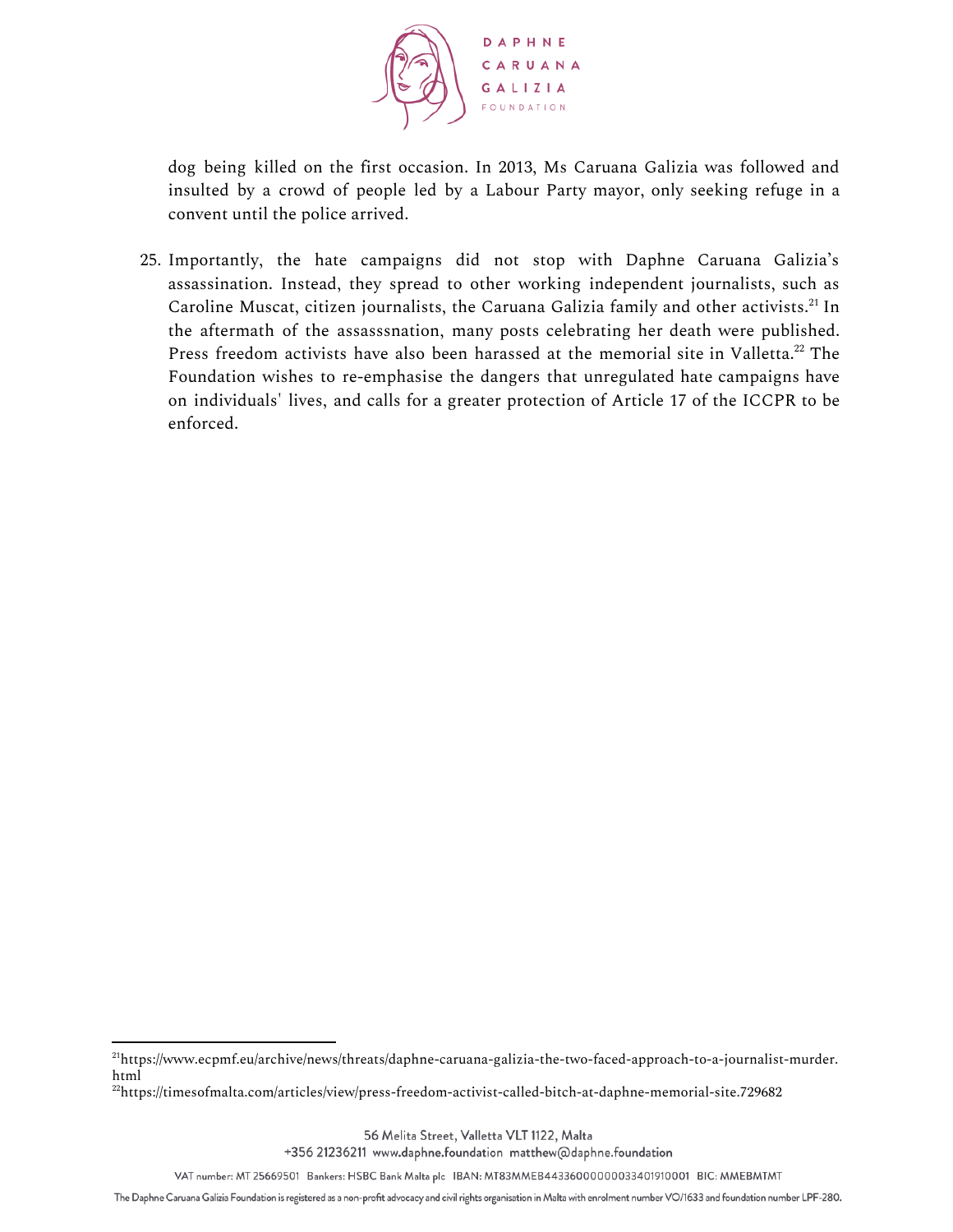

#### **V. Restrictions on the Freedom to Hold Opinions Without Interference - Article 19**

- 26. The role of a free and independent press is a cornerstone in a well-functioning democratic society. However, since Malta's last Universal Periodic Review (UPR) in 2018, it is clear that despite making legislative changes, the state has still failed to address restrictions on the freedom of expression. The Maltese government has a "positive obligation" to uphold the right to freedom of expression under Article 19 of the ICCPR. Effective exercise of this obligation does not merely depend on Malta's duty not to interfere, but also may require positive measures to foster a safe environment for the enjoyment of Article 19. 23
- 27. The Foundation notes that the State Parties have an obligation under international law to ensure that the media can actively participate in public life,particularly with regard to their right to scrutinise government officials in the spirit of public interest. The 2018 Venice Commission report reiterates this obligation on Malta's part, noting that "criticism of those in power is part of the political debate essential to democratic governance."<sup>24</sup> Not only have there been tepid efforts to veritably enforce the Commission's recommendation, but the CMPF's 2018 recommendation for Malta to revise its media regulatory environment is still outstanding, as well.
- 28. The following three issues will be raised as failure in the State Parties adherence to their obligations to freedom of expression: Libel and Defamation laws, the failure to protect independent journalists and whistleblowers and the lack of media pluralism within Malta.

#### Libel and Defamation Laws

29. In May 2018, the government enacted the *Media and Defamation Act*, which, as a welcome step forward, decriminalised defamation and introduced a new civil tort of slander. $^{25}$  During the 40th session of the UPR, Malta claimed that the Act "strengthened the right to freedom of expression."<sup>26</sup> There are, however, still significant problems affecting freedom of expression in Malta, which the aforementioned Act does not address.

+356 21236211 www.daphne.foundation matthew@daphne.foundation

<sup>23</sup> https://www.echr.coe.int/Documents/Research\_report\_article\_10\_ENG.pdf

<sup>24</sup> European Commission for Democracy through Law (Venice Commission, 17 December 2018)

 $^{25}$  http://justiceservices.gov.mt/DownloadDocument.aspx?app=lp&itemid=28292&l=1

<sup>&</sup>lt;sup>26</sup> Report of the Working Group on the Universal Periodic Review, Fortieth Session, February- March 2019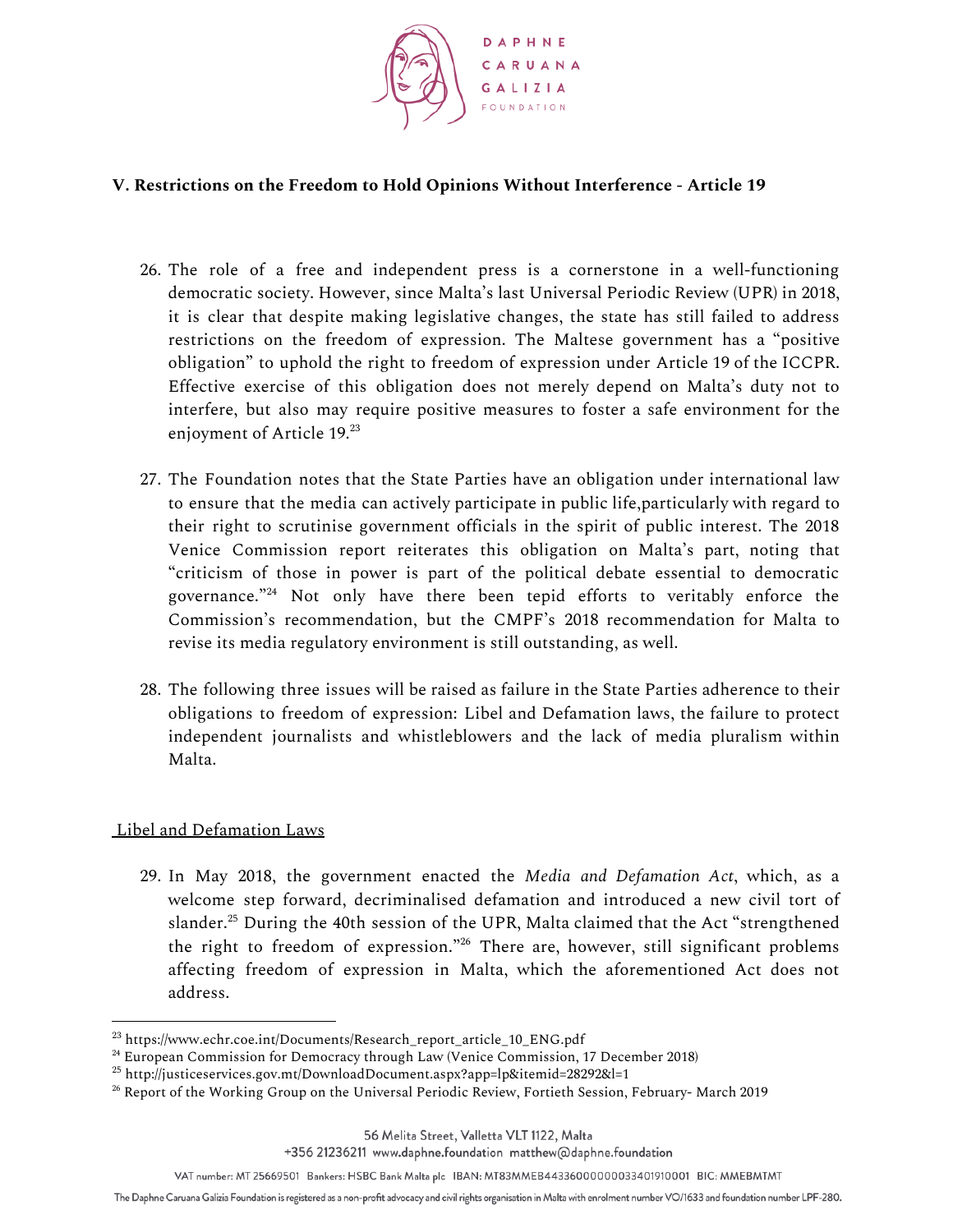

- 30. Importantly, the burden of proof in Maltese defamation cases still lies with the defendant. This is problematic where journalistic investigations are based on revelations by anonymous sources, whose identity requires protection and therefore cannot be summoned as witness for defence. Defendants are at a clear disadvantage here, particularly in cases instituted by senior government officials. These libel laws are open to misuse by the claimant as there are no barriers to instituting a case, and no preliminary case test. As a result, there is a legislative gateway to fostering an inhospitable environment for publishing investigative work or criticism.
- 31. In recent years, these suits with special regard to the case of Daphne Caruana Galizia constitute an atmosphere of intimidation and restriction upon the freedom of expression of journalists. The majority of the 47 libel cases faced at the time of Ms Caruana Galizia's death have been posthumously inherited by her family, where 33 of those proceedings have been instituted by senior officials or other public figures, including by former Prime Minister Joseph Muscat. $27$  These suits place unwarranted financial pressures on the parties involved and signify a decline in the protections granted through freedom of expression. 28
- 32. The anti-SLAPP "provisions" introduced by Malta are insufficient in establishing any significant deterrents to arbitrary SLAPP suits, given the limited legal protection. During the sponsorship period of the *Media and Defamation Act*, the Maltese government rejected amendments that were proposed to protect journalists against the enforcements of SLAPPs. Malta noted in their responses to other states' concerns on the protection of journalists against SLAPPs, that 'anti SLAPP provisions were introduced in so far as actions of civil libel are started in Malta against media practitioners in Malta.' $^{29}$  This fundamentally disregards the international approach that SLAPP suits can take. Furthermore, in June 2018, the Justice Commissioner for Malta claimed the *Anti-SLAPP Bill* conflicted with EU law - however, in response, this has been denied by the European Commissioner for Justice, Vera Jourova, who confirmed its compatibility. 30
- 33. Despite Malta's rejection of the amendment and their subsequent stance that there are sufficient measures in place to tackle arbitrary SLAPPs, many contemporary media figures are still experiencing nefarious threats. *The Shift News*, since facing threats in 2017 from *Henley and Partners,* have also been threatened by Russian banker, Ruben

<sup>27</sup> https://euobserver.com/justice/146011

<sup>&</sup>lt;sup>28</sup> The Representative on the Freedom of the Media of the Organization for Security and Co-operation in Europe (OSCE), Harlem Désir, has stated that these lawsuits "continue to exert extreme financial and psychological pressure on the family" and called on the plaintiffs to drop them.

<sup>&</sup>lt;sup>29</sup> Report of the Working Group on the Universal Periodic Review, Addendum, Fortieth Session, Feb-March 2019 <sup>30</sup>https://timesofmalta.com/articles/view/no-legal-obstacle-to-malta-introducing-anti-slapp-legislation.681648

The Daphne Caruana Galizia Foundation is registered as a non-profit advocacy and civil rights organisation in Malta with enrolment number VO/1633 and foundation number LPF-280.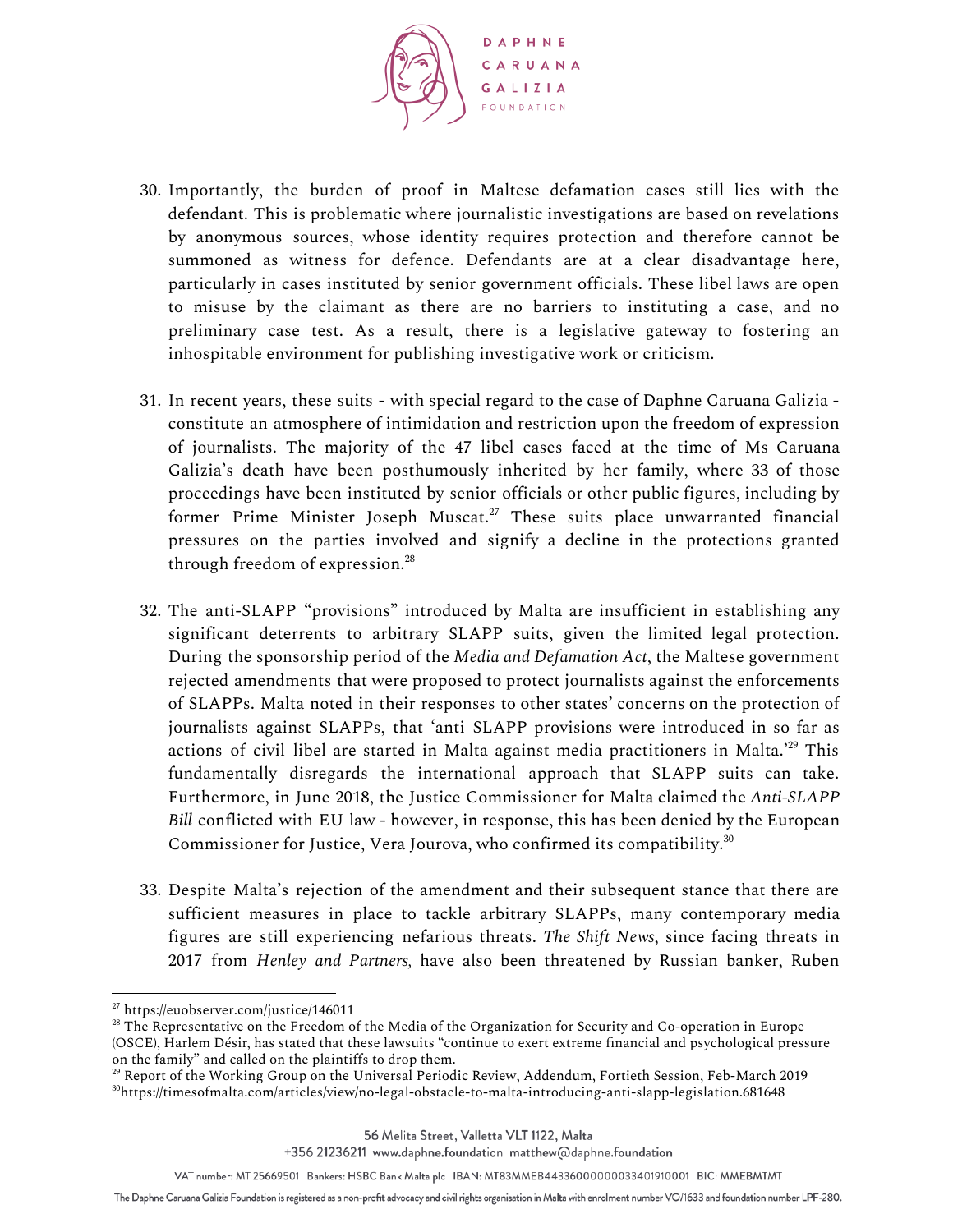

Vardanyan. More recently in February 2020, the Bulgarian owner of Maltese Satabank filed suits in Bulgaria against *The Times of Malta*, as well as Maltese blogger, Manuel Delia - both had written about or referred to money laundering allegations.<sup>31</sup> The confidential nature and lack of transparency around SLAPPs has a chilling effect on the journalism climate in Malta, discouraging journalists from speaking freely in fear of legal and financial consequences.

## The Protection of Independent Journalists and Whistleblowers

- 34. During the Fortieth session of the UN's UPR in 2019, many states raised concerns regarding Malta's handling of Daphne Caruana Galizia's assisination case and the general protection of whistleblowers - concerns the Foundation also believe are harmful to freedom of expression. The state party noted that they implemented *The Whistleblower Act* in 2013 as a measure "to ensure Whistle-blower protection and encourage [the] reporting of corruption."<sup>32</sup> The Whistleblower Act, in reality, has proven ineffective in cases involving high-level corruption, particularly considering that the power to enforce the Bill lies with the Prime Minister.
- 35. The unsuitability of measures to protect the whistleblower has been made apparent in cases beyond Ms Caruana Galizia's. The government denied whistleblower protection to a former police inspector in the economic crimes unit, Jonathan Ferris.<sup>33</sup> Maria Efimova, who was a former employee of Pilatus Bank, was issued an arrest warrant and had her licence withdrawn by the European Banking Authority.<sup>34</sup> If Malta has acknowledged to the UN that this mechanism was in place since 2013, it must be questioned why it was not implemented in these cases which occurred in the years following the Act.
- 36. Highlighting how there are no institutionalised procedures for the protection of journalists, is the testimony of several outgoing police commissioners, as part of the public inquiry into the circumstances of Daphne Caruana Galizia's assassination. The lack of protocol occurring after a complaint has been made remains a strong concern for the Foundation. This can be seen most prominently in the lead up to Ms Caruana Galizia's assasination; despite her filing a police report saying she had been receiving threats, there was no adequate response or procedure employed on the police's part. The police, even in the aftermath of Ms Caruana Galizia's death, have still not sought to establish any formal protection protocol for threatened journalists or whistleblowers.

<sup>31</sup> https://theshiftnews.com/2020/02/27/opposition-files-bill-to-protect-journalists-from-slapp-suits-again/

<sup>&</sup>lt;sup>32</sup> Report of the Working Group on the UPR, Addendum, Fortieth Session, Feb-March 2019

<sup>33</sup> https://timesofmalta.com/articles/view/jonathan-ferris-will-not-be-given-whistleblower-protection.674310

<sup>&</sup>lt;sup>34</sup>https://www.maltatoday.com.mt/news/national/87564/pilatus whistleblower maria efimova will not be extradited \_to\_malta\_#.X0PST5MzbfZ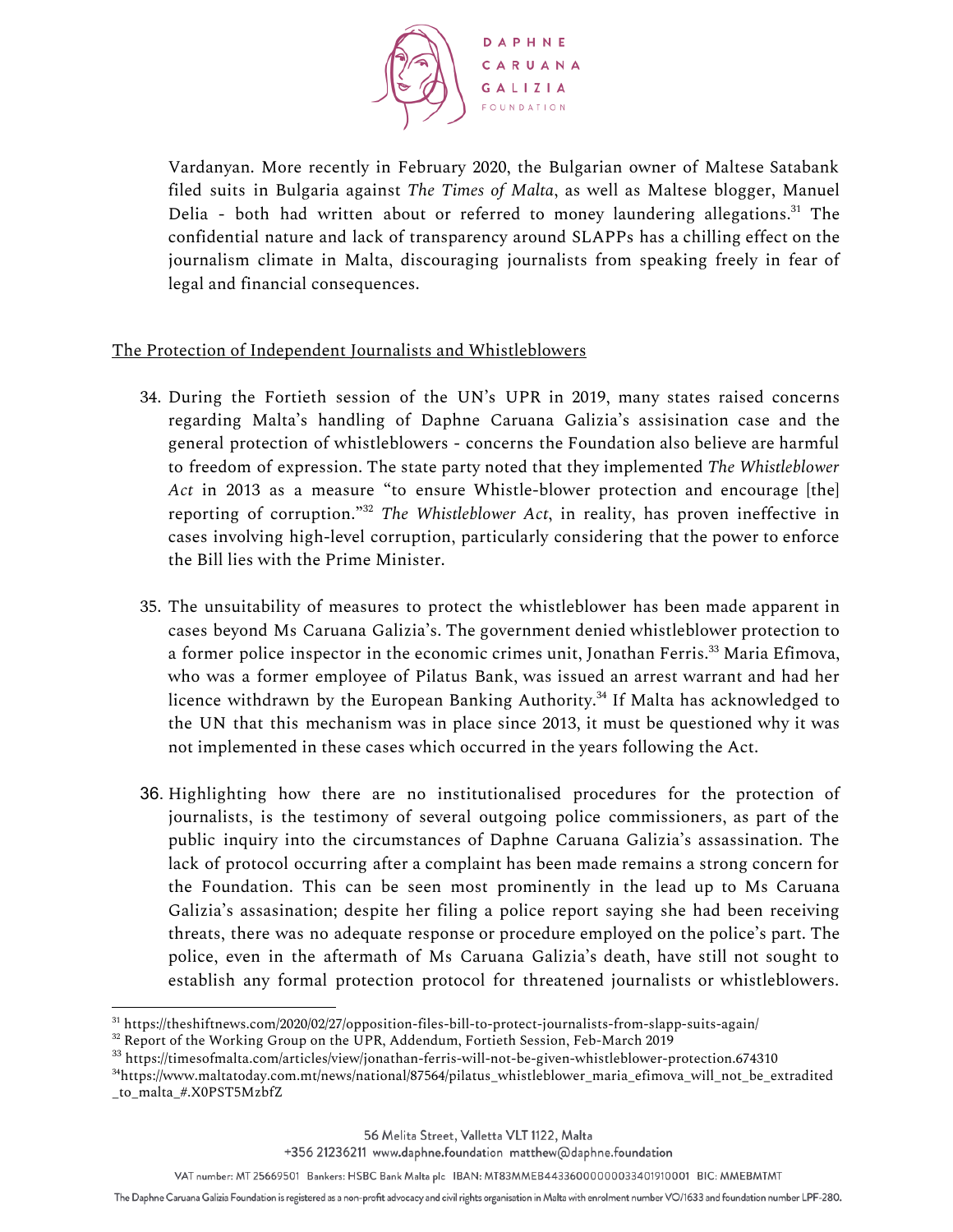

Former police commissioners who testified have individually given contrasting views of risk assessment and protection - this can be seen in Carmelo Magri's testimony $^{35}$  and Peter Paul Zammit's**. 36**

# Media Pluralism

- 37. The most prominent concerns regarding the plurality of the media in Malta stem from the lack of political and commercial independence within media institutions, including public service media and the regulatory authorities that supposedly govern them. 37 Media impartiality is integral in granting civilians the free and unadulterated choice and information to critique and scrutinise their governing authorities.
- 38. It is the state's duty to enable an environment whereby media transparency is common practice and media outlets do not experience undue limitations on their reporting by part of the financial pressure wielded by the government or media owners (particularly considering the current economic strain on Malta's media bodies).
- 39. The Centre for Media Pluralism and Media Freedom (CMPF) 2020 report on 'Media Pluralism in Malta' highlights acute concerns. Malta's given score for Market Plurality was 69% and for Political Independence was 67%, which are both considered 'High Risk.' 38
- 40. Furthermore, in contrast to its fellow EU member states, Malta is unique in that it has such substantial media ownership on the part of political parties and is one of the few countries in the EU that has no domestic policy on media literacy. With the lack of domestic policy, and the failure to implement international human rights law on a national level, the risk that the lack of media pluralism plays is of greater concern.
- 41. *The Broadcasting Authority*, as Malta's only media authority (including none for print and online media) and which supervises the *Public Broadcasting Service* (PBS), retains a dubious appointment procedure and composition - on the advice of the Prime Minister, and after consultation with the Leader of the Opposition, the Authority's Chairman is appointed by the President.

<sup>35</sup>https://www.maltatoday.com.mt/news/national/102993/live\_caruana\_galizia\_public\_inquiry\_to\_hear\_acting\_police\_c ommissioners\_testimony#.X0PTNZMzbfZ

<sup>36</sup>https://www.maltatoday.com.mt/news/court\_and\_police/99652/caruana\_galizia\_public\_inquiry\_20200109#.X0PTRZM zbfZ

<sup>37</sup> https://cmpf.eui.eu/media-pluralism-monitor/mpm-2016-results/malta/

<sup>38</sup>https://cadmus.eui.eu/bitstream/handle/1814/67811/malta\_results\_mpm\_2020\_cmpf.pdf?sequence=1&isAllowed=y